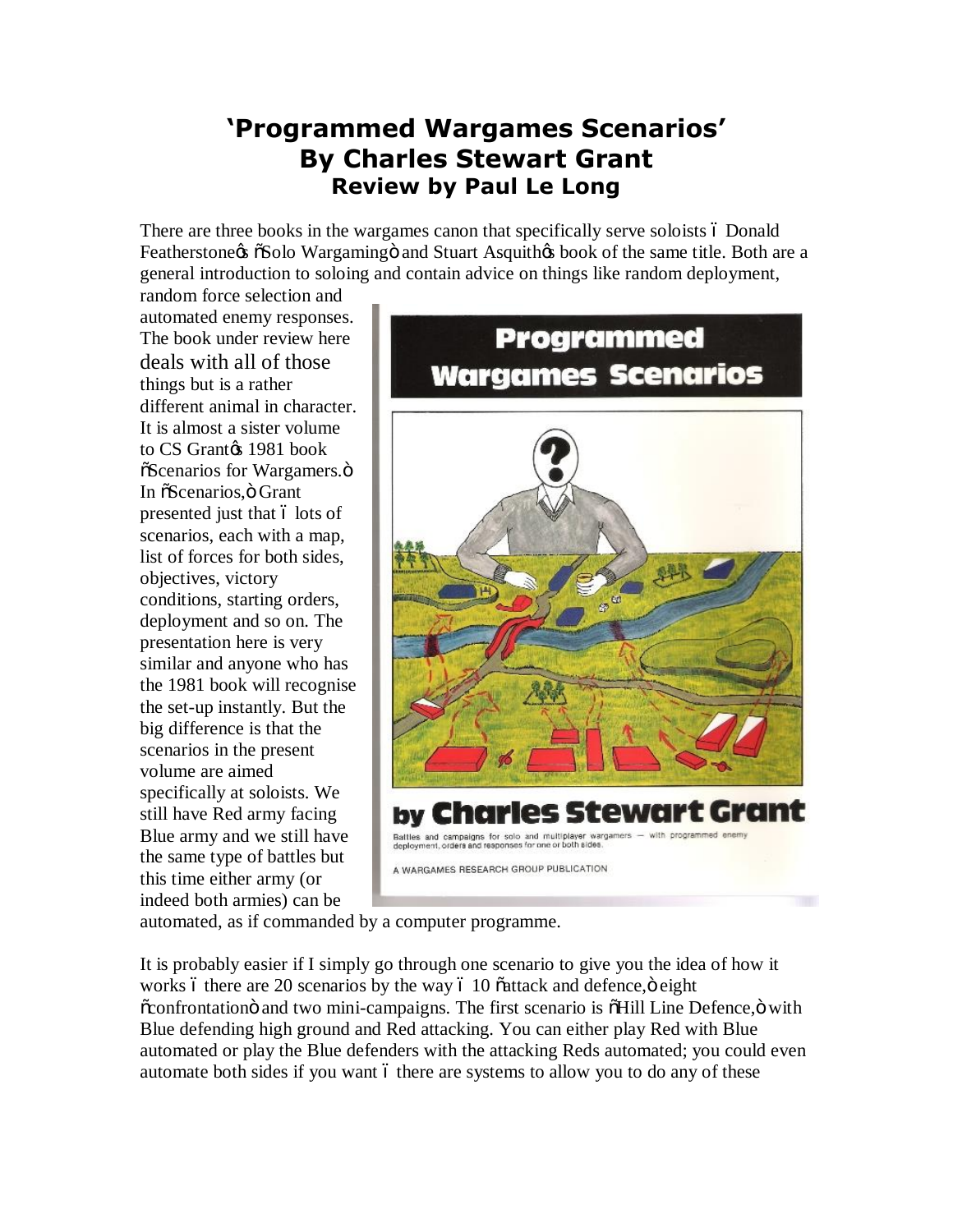things. I'll just keep it simple and describe the procedure you need to follow in order to take command of the Red army attacking the high ground.

First, you generate the terrain for the battle 6 you do this by random dice roll choosing from three options for each flank and centre 6 so there are a number of different ways the table can be set out for each scenario  $627$  in fact. Next, we turn to the instructions for our own army (Red) 6 you choose this from a list of options set out at the back of the book. You then randomly decide whether your scouts have done their work 6 if not, you know only that Blue is defending the high ground but you dongt know the composition of his force or his deployment. If, however, you deploy after your scouts report to you, you will know the basic dispositions of the enemy (though not the precise composition) and can deploy your own units accordingly.

Still with me? I know it sounds convoluted but all these instructions are short and easy to follow 6 even if they are more difficult to explain! Anyway, now that our Red army is chosen and deployed, we are instructed to write orders for the battle before moving to consider the enemy (Blue). We choose (randomly) a Blue army from the list then we deploy those forces 6 again randomly. The deployment options are things like: 50% centre,  $25\%$  each flank;  $30\%$  on each flank and centre,  $10\%$  in reserve 6 you get the idea.

Then we decide Blue tstanding orders 6 randomly again (all of this is a D6 roll). Orders will be something like:  $\delta$ Hold the line well forward, give up no ground and will not advance or  $\tilde{q}$  or  $\tilde{q}$  give ground to maintain the line but commit the reserve to keep the line intact.<sup>"</sup> Note, the (Red) player doesngt know this until *after* he has committed himself to a battle-plan. Red has also committed himself to a battle-plan before he knows the composition of the Blue army and, depending on the success of his scouts, he might not know the general deployment of Blue either.

Finally, we have programmed Blue responses. These are a list of  $\ddot{\text{o}}$  if Red does this, Blue will do that." In this case, the  $\tilde{o}$  ifs $\tilde{o}$  are flank attack in strength, frontal attack in strength, attack across the whole front. The responses are decided by another D6 roll in each case and are of the following type: denude other flank to support attacked flank; denude centre to support attacked sector; withdraw from threatened sector; commit reserve to threatened sector and so on.

There are other bits and pieces in this book, rules for a third force (Green) 6 neutral forces that might be hostile to one or both armies, random characterisation for commanders, explanation of the basic system and some appendices.

This book is in my view a must for all soloists. The scenarios have excellent replay value since the layout will be different every time and so will the forces on both sides. Enemy deployment and standing orders will also be different each time, as will enemy responses to your actions. Even if you dongt fancy one of the scenarios, there is a lot here that you can adopt for your own battles 6 random enemy deployment, plans and reactions especially. And it is all very simple, just a few D6 rolls really. The option to play either